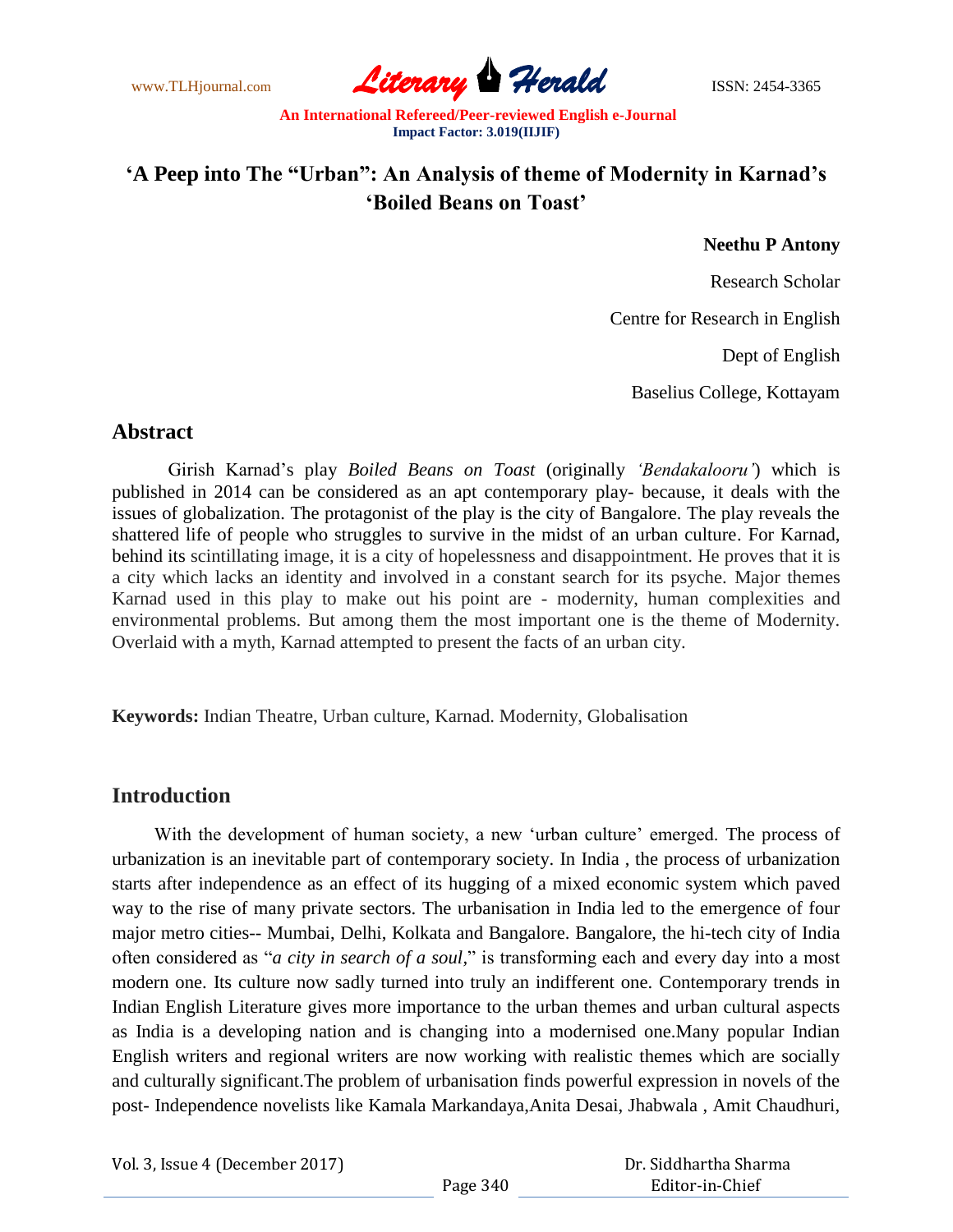

Amitav Ghosh, Rohinton Mistry appeared to be acutely touched and moved by the dilemma of modern man in the industrialised and urbanised modern society.In poetry,poets like Prabhakar Rao,A K Ramanujan ,Nissim Ezekiel etc reflected the life and identities of urbanised, Western educated Indians.Indian theatre and plays dealt with ideas of social evils like corruption, illiteracy, and urbanization which are also the momentous problems being faced by Indian society.Playwrights like Asif Currimbhoy, Pratap Sharma, Gurcharan Das, Mahesh Dattani ,Girish Karnad etc. depicted post- colonial and post- Independence ideas through their works .

 Girish Karnad, one of the finest playwrights, filmmakers, and actors of our time, writes in Kannada and has translated his plays into English. Presenting a critical sense of history, myth, and time, his plays make a confluence between the past and the present. He mostly concentrated on myth -oriented themes and its reworking in modern context, but his later plays like "Wedding Album" and "Boiled Beans on Toast" along with myths, dealt with more "socially oriented" and "current" themes conveying the problems of urban culture its cause and effect and changing life style . Hisjourney from "Yayati" to "Boiled Beans on Toast" holds a mirror to the very evolution of a truly "Indian theatre".

### **Theme of Modernity**

The play 'Boiled Beans on Toast' which is written in two Acts is completely a Bangalore based one, which specifically conveys each and every heart beats of the Bangalore city. Girish Karnad is a playwright who previously worked with myth oriented subjects and its transcreation into a modern context. For example- In his most notable play 'Yayati', the myth of King Yayati from Mahabharata is presented. But Karnad also included some other ideas of Brecht"s "epic theatre" and also included many new characters here. Karnads recent plays like "Wedding Album" and "Boiled Beans on Toast" are more concentrated on socially relevant issues. They actually portrayed many of the contemporary issues with less attention to myths.

Here in the play 'Boiled Beans on Toast' Karnad critically views different issues in a cosmopolitan city (here it is Bangalore). He skillfully traced out and also mentioned about the different problems caused by the urban culture. One of the major themes he indirectly and sometimes directly conveyed through this play is about the influence of "modernity" and also about its after effects. The process of urbanisation and the effects of modernity upon the original culture is one of the serious issues that can dangerously lead to the transformation of the original culture and its traditional values into a fashionable one. So one of the major aim intended by Karnad is to convey about the advent of modernity in Bangalore.

The play's title itself is purposefully chosen by Karnad, it indicates about a shift from tradition to modernity in a clear cut way. In the title "Boiled Beans on Toast", the idea of

| Vol. 3, Issue 4 (December 2017) |          | Dr. Siddhartha Sharma |  |
|---------------------------------|----------|-----------------------|--|
|                                 | Page 341 | Editor-in-Chief       |  |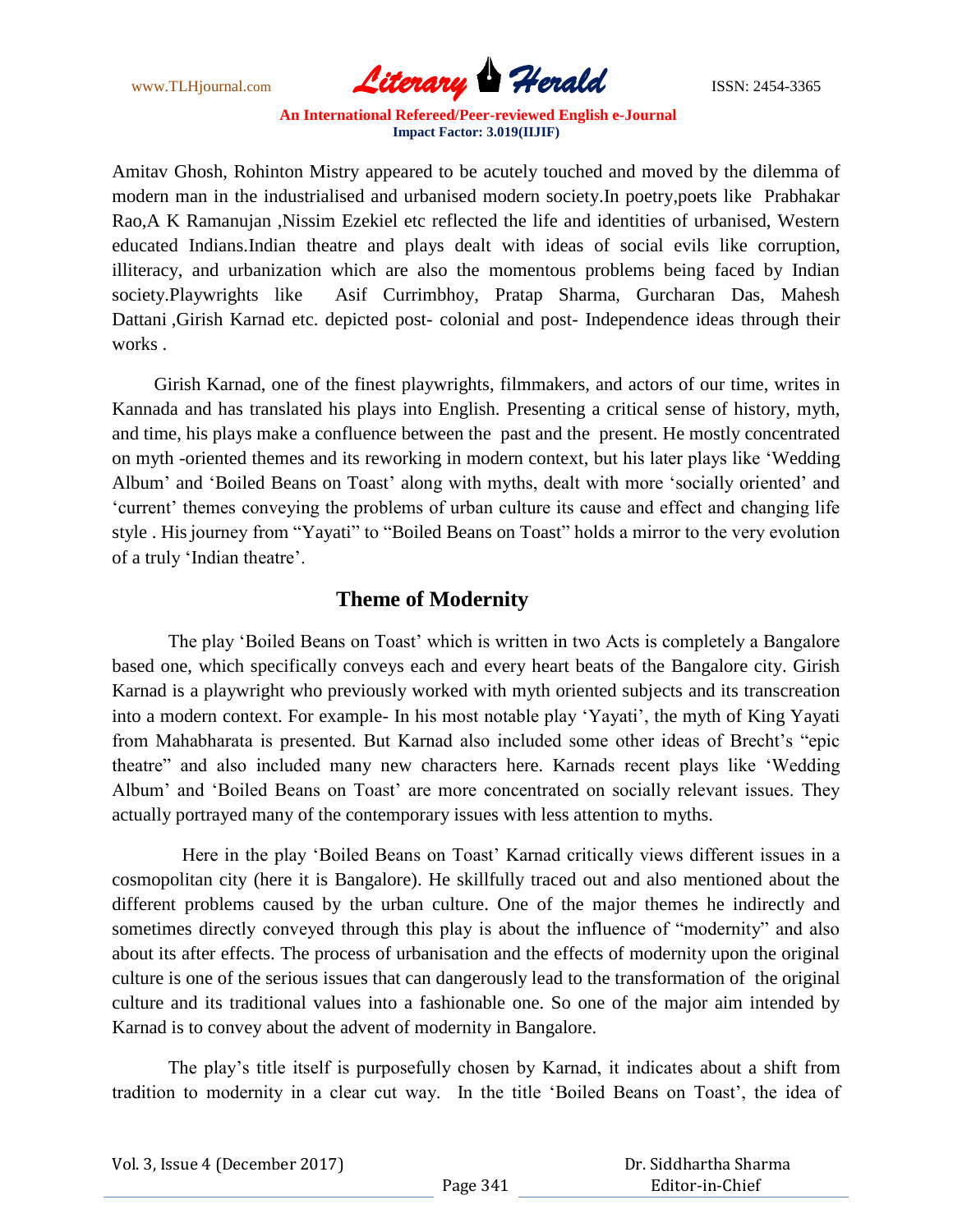www.TLHjournal.com **Literary Herald Herald** ISSN: 2454-3365

"beans" is actually a reference relates to the founding myth of the city of Bengaluru or Bangalore, which today admired as the "silicon valley of India". It was in the 11<sup>th</sup> century, king Veera Ballala went out hunting , lost his way in the jungle, and after wandering through the night, arrived exhausted at a lonely hut, where an old woman saved his life by giving him a handful of boiled beans ("benda kaalu" in Kannada, the native tongue). In gratitude, the king named the place "Bendakaaluru", the place of "boiled beans", which in the course of time got corrupted into "Bengaluru" and was in turn anglicised by the colonial rulers into "Bangalore". But the "toast" is a strictly western import into Indian cuisine. It is really a modern term. Here we can clearly recognise, how Karnad conveys the idea of the transformation of the original culture and traditional values of the place into a modernised one. According to Devina Dutt:

"This is a masterfully structured play that makes the city of Bangalore and its explosive growth in the last two decades its subject. . . . It avoids the prevalent clichés of its image as an IT city or a city of numerous call centres. Instead, it presents the stories of a cross section of those who live in Bangalore, and whose expectations, survival techniques and disappointments are all coloured by it".

 To an extent the idea of modernity is good, as it helps in the advancements and provided a much smoother way of life for the people. The city of Bangalore has beautifully combined its technological and industrial accomplishments. In fact, this blend with the modern culture has made Bangalore one of the most happening cities in India. But there is also a negative identity of modernity which is hidden behind its mask. Through this play Karnad directly and indirectly points out the real effects of modernity and also tears its mask. . Here,the city is acquiring the status of the IT Capital on one side, on the other, there is a shattering of the original culture is happening. May be the recent renaming of the city from "Bangalore" to "Bengaluru" is an attempt to give importance to its past and its roots which the hi-tech culture of today seems to have forgotten.

 Therefore, through the title itself Karnad tries to present the advent of modern culture over the traditional values. The chief protagonist of the play 'Boiled Beans on Toast' is the city of Bangalore, a throbbing organism spawned by globalisation. The play looks at the reality of the present with unblinking eyes.

 In Act One, Scene One itself Karnad presented a picture of confused, puzzled and frustrated picture of Bangalore city life.

"As the lights focuses on the stage, the entire cast is seen on the stage as in a

phantasmagoric tableau, every character is in an immobile state, frozen in

the middle of some action or activity. When the lights are fully on, the

| Vol. 3, Issue 4 (December 2017) |          | Dr. Siddhartha Sharma |
|---------------------------------|----------|-----------------------|
|                                 | Page 342 | Editor-in-Chief       |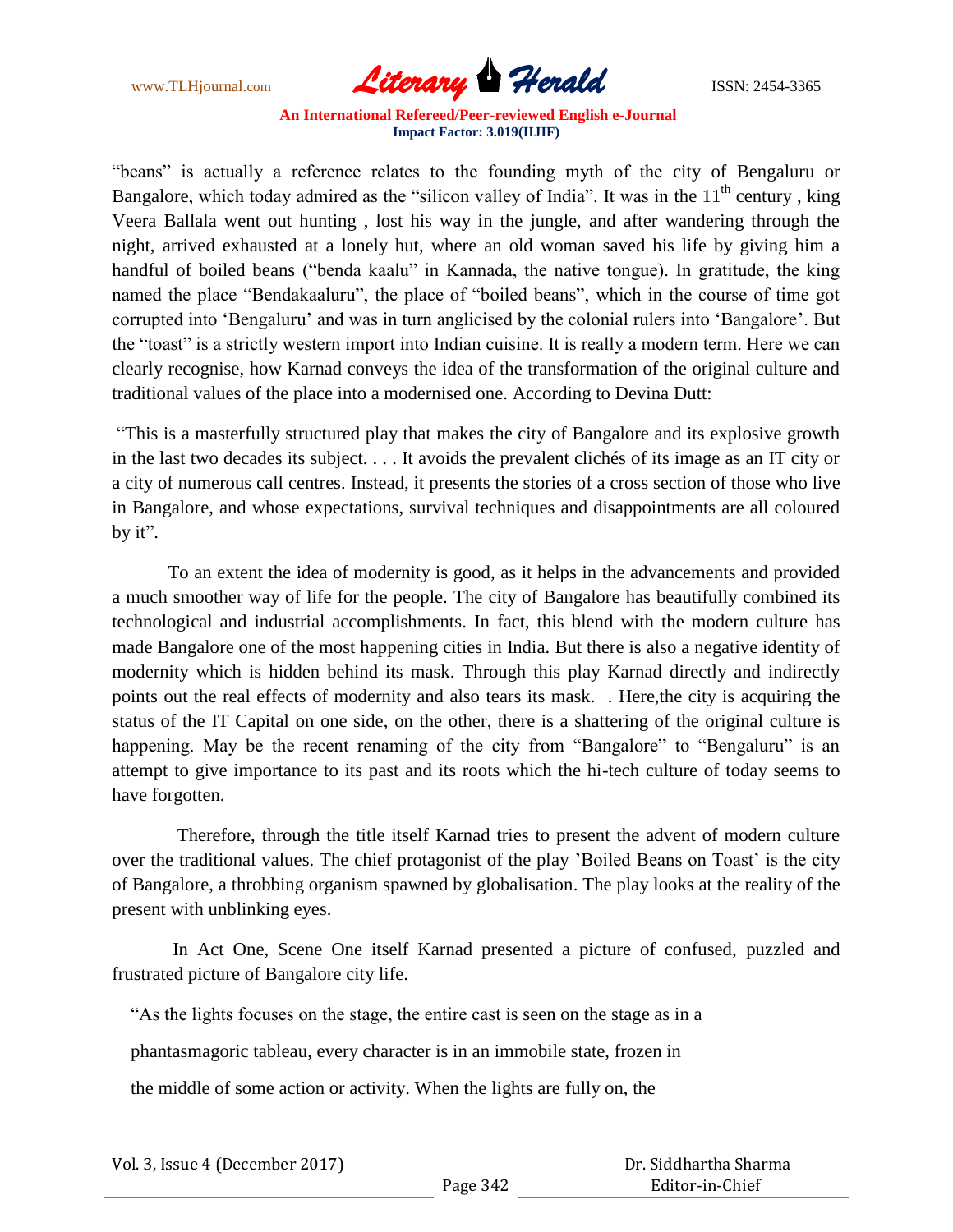

 actors spring into action, talking, moving about, fighting, shouting, bumping into each other, the background noise of traffic and music adding to the effect of a busy thorough fare in Bangalore. Then the lights and the music fade out together". (Karnad pg.5)

Here, the initial idea of the phantasmagoric and confused state and even the character"s immobile, frozen state conveys an idea about the lifelessness state of the urban culture. The picture of busy life situations is actually a typical portrayal of an urban culture.

 Scene two in Act One presented the idea about "mobile phones", which became a vital part of urban culture and also Karnad mentioned about the working middle class. Here Karnad made use of the idea of mobile phones as a symbol of modern urban identity. Karnad specifically conveyed the distancing of people from the traditional culture, in an indirect way through the discussion between Muttu and Sankara about Muttu"s daughter Kalpana"s coming of age celebration. Here we can see a complete rejection of traditional culture by Muttu in order for the sake of convenience, which can be regarded as a key idea of modern middle class culture. For them the "sake of convenience" is the more important one. It makes the outer lifestyle simple ,but inner values more complex.

SHANKARA (annoyed): There are things you can"t talk about on the

phone.You said you want to have all the rituals done here in Bengaluru.

Why? What do we have in this city? All our relations live in Karimangala or

Solagiri. They can't come this far for the ceremony.

MUTTU: Husband said Karimangala would mean expense. The remotest

relatives"ll turn up. In Bengaluru, we have a smaller affair. More compact.

MOTHER: What's the point of spending unnecessarily?

 SHANKARA: That"s what happens when people move to the city. The family back home, relatives, connections—they all become dispensable, don"t they? They can be put aside. Ignored. Forgotten.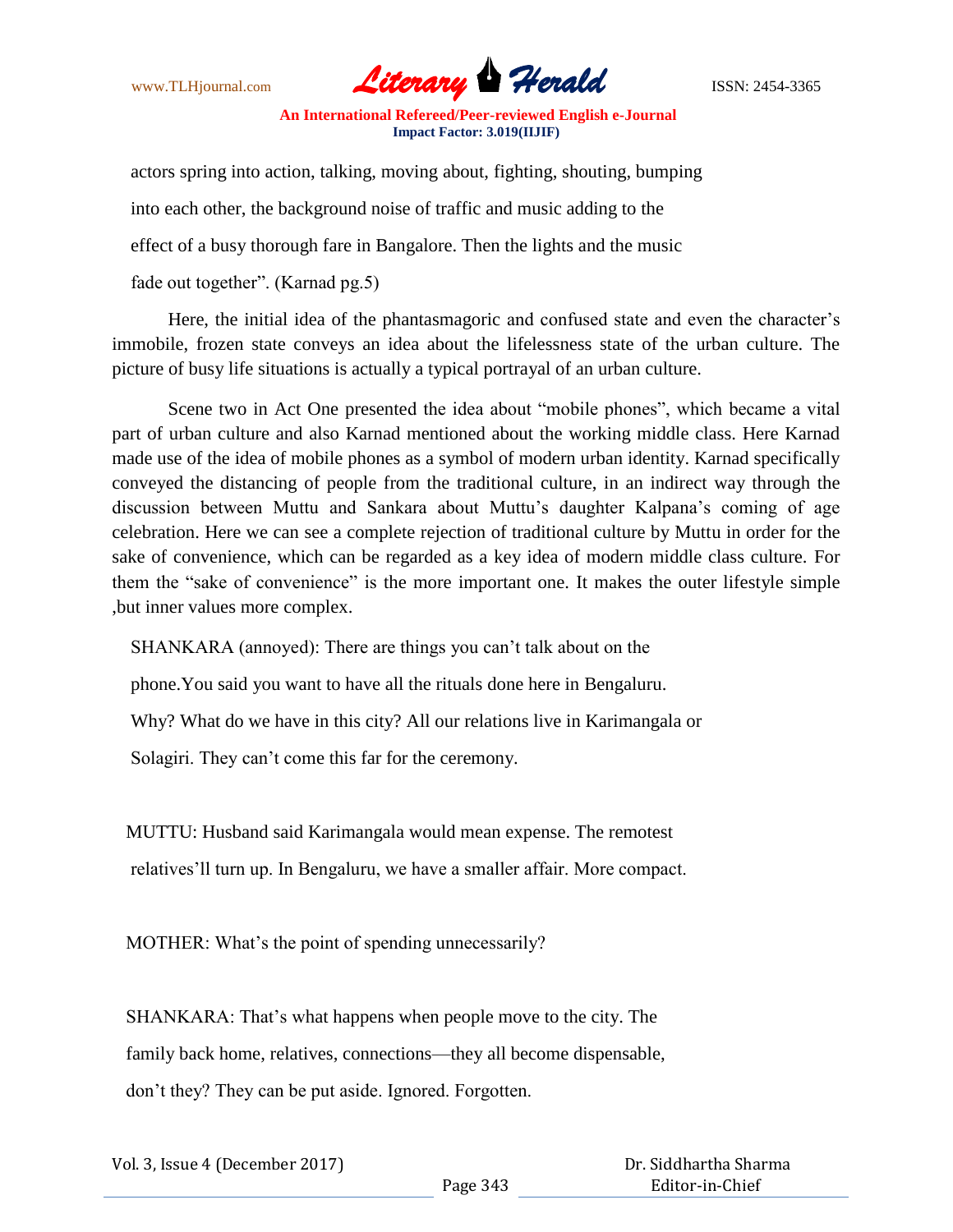

Karnad deliberately included many symbols in order to refer to the overpowering of modern culture over the original culture. The symbol of "ironing", which appears to a casual idea in the play is actually Karnad"s brilliant putforwading of the reflection about polished life ways and appearance that the urban people yearns for. The change in lifestyle is represented through the transition from the boiled beans (representation of tradition) to biscuits and sandwiches, the junk food which is believed to be the part of the sophisticated culture. Hi-fi life style and formal attitudes now become the ideal face of modern life culture.

 Another notable character in the play is Prabhakar, who is a village guy with a vigorous attraction and a thirst for the city life. Finally, this character turned into a victim of the evilness of the modern culture which is clearly represented through the character of Dolly. By including a character like Prabhakar, Karnad aims to present the straightforwardness of the rustic culture and also attacks and deeply criticises the evilness of modernity. The rushness of the city life is represented through the words of Prabhakar. Here through Dolly"s words Karnad presented the country people"s love and attraction for the modern way of lifestyle and culture.

PRABHAKAR: The road outside your house is like a scene from a war

movie.

ANJANA: They"re building an underpass there, so they are chopping down

the trees.

DOLLY: The problem is our City Corporation is run by people born and

brought up in the countryside. The"ve no time for greenery and

environment. They simply love cement concrete, and plastic and glass-

fronted buildings. That means modernity to them.

 According to Karnad, the characters of Prabhakar and Dolly are real representatives of two types of culture. Prabhakar represents the purity of the countryside, unknowingly falls into the black hole of modernity"s evilness. He is very much attracted towards the posh lifestyle and culture and even mesmerised by the music of "western music". Dolly represents the complete falseness, evilness and ugly face of the modern culture of Bangalore.She is the one who modernised her name from Rajalakshmi Iyer to Mrs. Dolly. She is a real advocate of modernism and the business world of Bangalore city. She"s also aware about the evilness of Bangalore culture, which is revealed by Karnad through her dialogue "Bangalore isn't a safe place for a woman on her own with a child". She"s the one who has dreams about Singapore.

DOLLY: My husband was posted here in Bangalore when he was in

| Vol. 3, Issue 4 (December 2017) |          | Dr. Siddhartha Sharma |
|---------------------------------|----------|-----------------------|
|                                 | Page 344 | Editor-in-Chief       |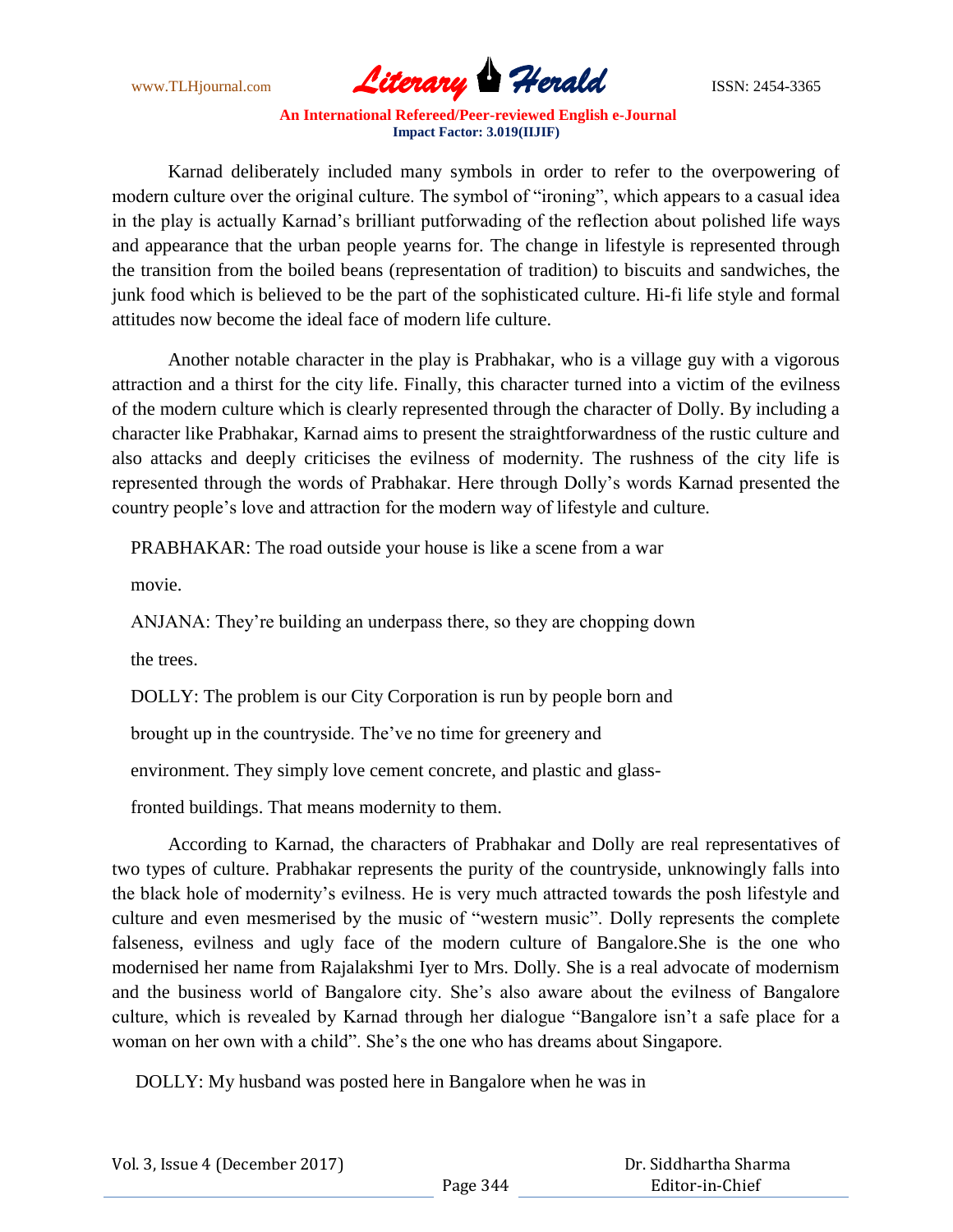

 service and fondly remembered the Cantonment bungalows. The pillars, the porticos, and the monkeytop windows.

PRABHAKAR: Comfortable! Lucky you, Madam! You should see our flat.

It"s the size of a handkerchief.

Prabhakar is introduced as a person who likes to watch the huge traffic and traffic blocks. He is a person who abandoned his taste for poetry and the arts because of his immense attraction for the city life. He postponed his artistic ideas in order to find a safe job. Here, Karnad conveyed the idea of the acceptance of modern culture by the country people as a means of their "survival". Prabhakar accepts and prefers the "coffee day" culture, here Karnad clearly describes about his transformation from one who, having just a coffee to one who likes to have sandwiches, biscuits, Cappuccino, latte and espresso. His dream to work in "Wipro" is because of the enchanting effect of the IT hi-fi culture in Bangalore. His deliberate pronouncing of "Bengaluru" to "Bangalore" reveals his dislike for the traditional culture and his embracing of the modern culture.

 As a resident of Bangalore, Karnad become aware about the modern culture"s attitude towards older people. Karnad presented this idea through the experience of Anasuya, the motherin-law of Mrs. Anjana Padabidri during a train journey. Even the old Anasuya is more concentrated on the modern lifestyle and culture. She"s very much interested in shopping, horse races, gambling, borrowing etc. Her modern style corrupted her very much. It's not only physically, but also mentally influenced her very much. Here, in the case of Anasuya, a distancing from the traditional original culture is happening. Karnad here critically done a good analysis of the changing culture, its reasons and after effects. In Act One, Scene Four, Karnad concentrated more on this particular idea.

 In Act One, Scene Four, Karnad presents the picture of modern high class culture who gives much importance to the maids or servants, because society ladies don"t know how to cook, so they depends on servants. Here, Anjana has always depended on Vimala and Muttu. Shankara, who appeared to be a lover of traditional culture, reveals his hidden inner thoughts in this Scene Four. Karnad critically analyse Shankara's view of original culture here.

SHANKARA: Oh, is she now? So you"ve at long last remembered that,

have you? And what have you done for these granddaughters, eh? They"re

rotting in this village. Do you ever think of them in Bengaluru?.

| Vol. 3, Issue 4 (December 2017) |  |
|---------------------------------|--|
|---------------------------------|--|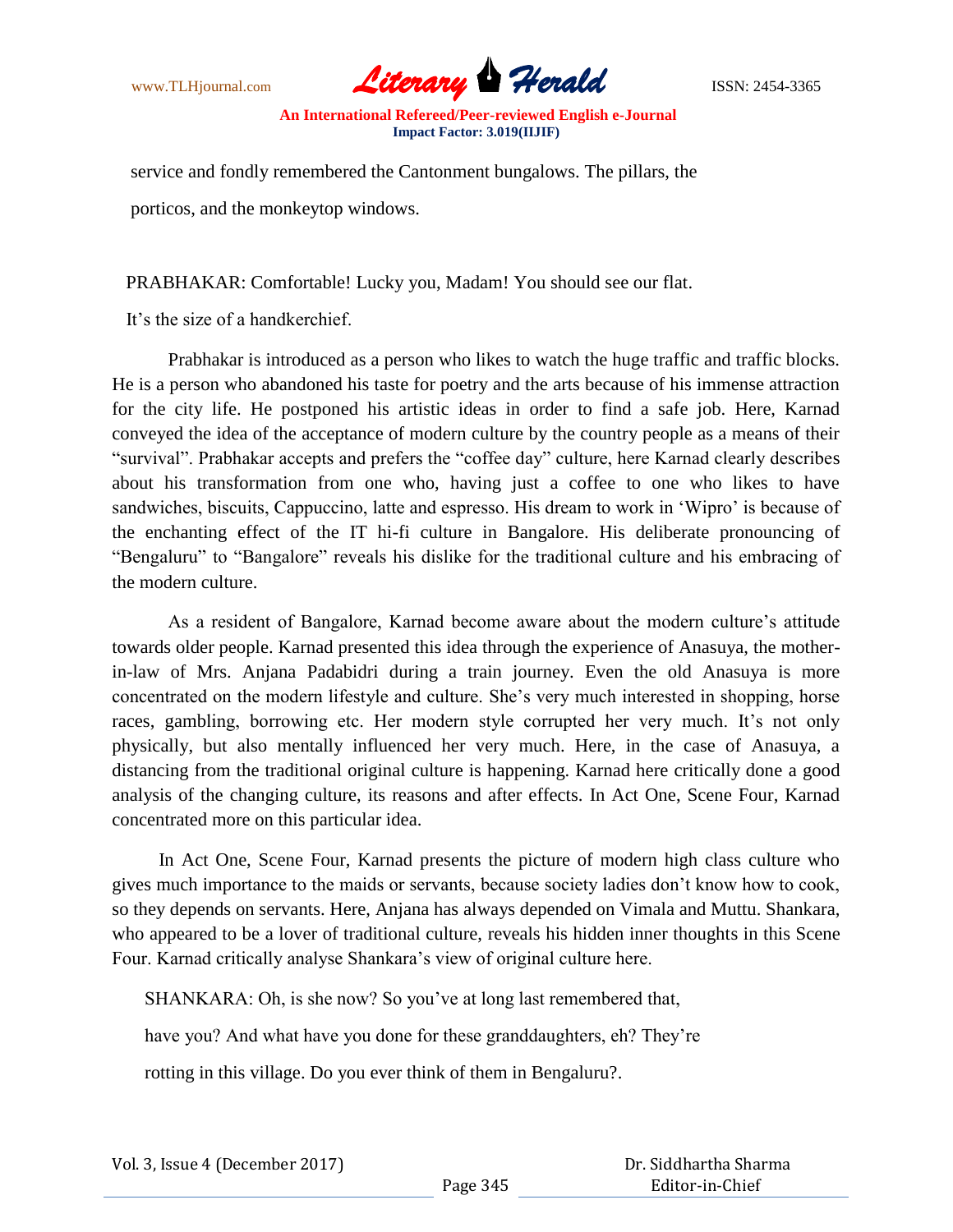

Bangalore is considered as a "monster city" by Muttu's mother who always try to embrace the original country culture. In Act Two Scene Six, Karnad introduces a symbol of a "cement mixer", it is closely related with the heartbeats of the modernity in Bangalore. It's roaring sound will crush the traditional culture's presence in the city. Prabhakar's final monologue represents Karnad"s own view of the Bangalore city.

PRABHAKAR: --- this mess, this chaos. I keep asking myself: what

keeps things working at all in this city? What drives these crowds? Hope,

ambition. Whatever. It's our version of the American Dream, which

would've horrified my parents, but has brought me to Bangalore—

(Suddenly the concrete mixer erupts into action outside, with a deafening roar. They can"t hear each other)

 Anjana"s son Kunal is another important character Karnad presented here, he is another advocate of modernity. He is a good player of "Veena", which is a traditional one. But he is the one who deliberately avoids it and plays "guitar", a musical instrument of modern culture. He only considered Veena"s strains just for it"s market value. But in the final part of the play Kunal rejects the Bangalore"s modern culture by naming it as a "black hole". Karnad here presented a string of hope through Kunal"s rejection of the metropolitan modernity.

So it is clear that Karnad's new play 'Boiled Beans on Toast' can be considered as an important one in the realms of "cultural studies". . Along with the portrayal about the influence of the modern culture, Karnad also critically describes about the various ideas of human complexities which is caused by the influence of modern culture. The play constantly reminds us of the dangerous effects of urbanization and modern culture on our daily lives. India is a place which is traditionally known for her family bonds and mutual exchange of love. But Karnad presents the effects of urban culture which shatters our family bonds. Karnad presents the life as it is lived by the people of Bangalore. He has made use of different characters belonging to multifarious sections of the society to present human experiences of city life.Quite interestingly, almost all the characters suffer from loneliness. In Scene Three of Act One, Karnad pointing to some social complexities, here, he mentioned about how the old parents are rejected and ignored by the children into certain "Karunashrayas" who are busy with their fast-paced life. Here Karnad critically conveys about the inner complexities of urban life.

 Prabhakar is introduced as a character who is a job-seeker from a small village, for him the concrete jungle rolling-over the shrinking greenery hold promise of untold prospects. Here, Karnad describes about the changes that happen in the mind of a person because of the influence of the modern life situations. He transformed from a person of good-nature to an ambitious one.

| Vol. 3, Issue 4 (December 2017) |          | Dr. Siddhartha Sharma |
|---------------------------------|----------|-----------------------|
|                                 | Page 346 | Editor-in-Chief       |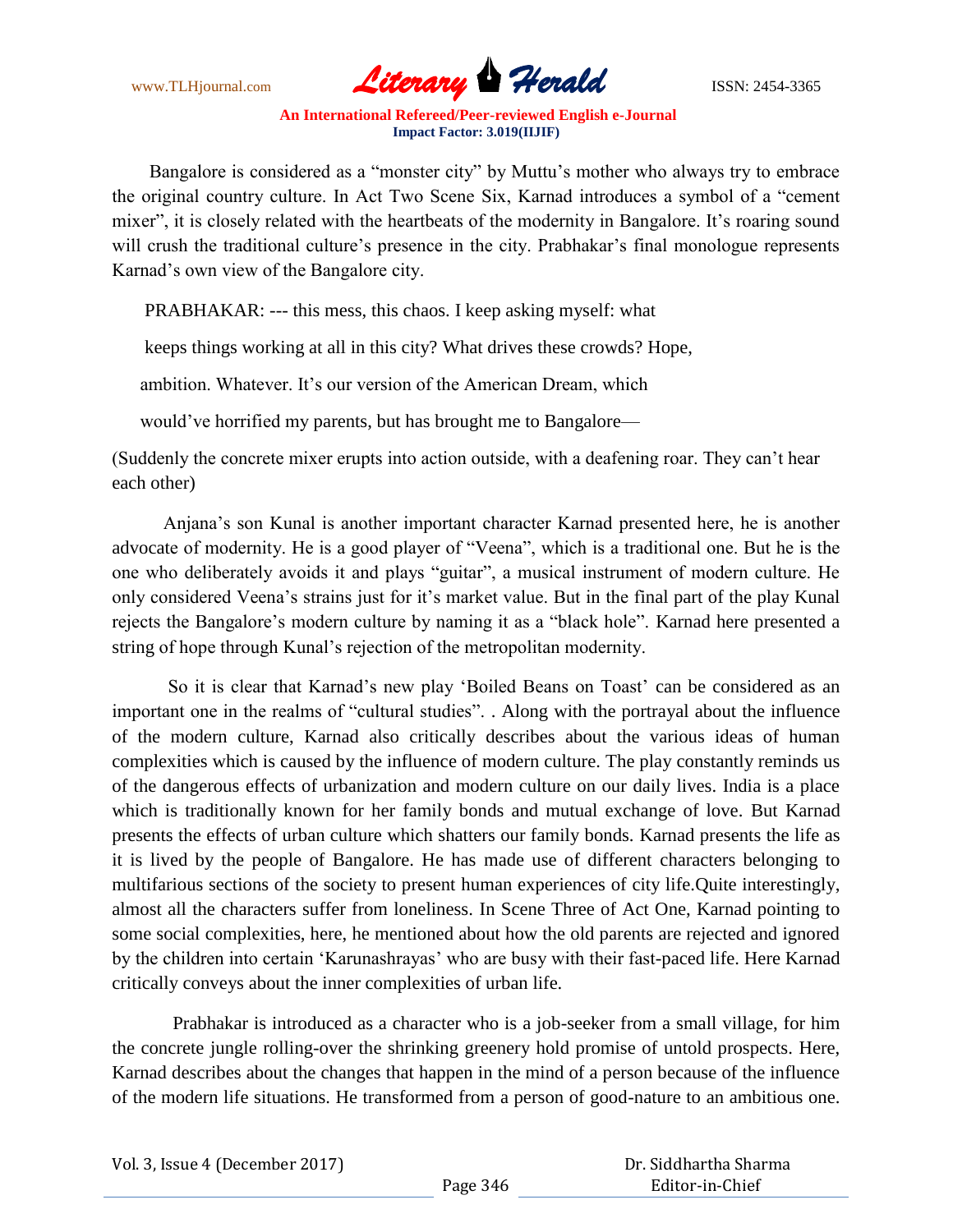![](_page_7_Picture_1.jpeg)

Karnad presents the character of Sumitra, Prabhakar"s wife as a simple housewife who loves to have a happy life in the city, she is a character who wants to have a nuclear family without the interference of parents. Karnad here presents the idea of modern family relationships and certain complexities inside it.

But Prabhakar is a person who cares about him only, he wishes to have a better career rather than protecting his wife and children. Prabhakar's final realisation of the essence of human life in Bangalore is very insightful one. He realised that Bangalore is a city of hope, ambition etc and an Indian version of the American Dream.

So through these above mentioned ideas, Karnad clearly conveyed the theme of modernity through this play. He also critically mentioned directly and indirectly about, how the traditional culture in Bangalore is threatened by modernity or modern culture. Karnad presented a skillful analysis of the present culture here in Bangalore, and quoted about the facts that influences its culture.

### **Conclusion**

Through this article *" A Peep into The "Urban": An Analysis of Theme of Modernity in Karnad"s " Boiled Beans on Toast"*, a critical attempt is done in order to analyse the major theme of modernity in this particular play written by the most acclaimed writer Girish Karnad. The play focused more on the contemporary issues more than the mythical ideas. Karnad deliberately attempted an analysis of the "culture", presented his viewpoints through the voices of his characters He directly and indirectly presented and refer to the aspects of modernity through the actions he presented through this play. Karnad really succeeded in presenting a critical appraisal of the urban culture in Bangalore and attempted to present an evaluation of the problems happening in an urban culture. He also clearly portrayed the shifting from the "original culture" or the "traditional culture" to the modern culture. According to the director Lillete Dubey;

 "Boiled Beans on Toast' is a deceptively simple play, that in a non-linear narrative, lays bare the aspirations and hopes of a large mass of Indians today, but also subtly explores several modern themes such as urban migration, environmental concerns, consumerism etc , all laced with a great deal of warmth and humour. As a director, I find it challenging to bring out the subtle nuances of Karnad's work, and feel excited and privileged to premiere a play that will remain a mirror of our times for years to come".

Through this play " Boiled Beans on Toast", Karnad really turned into a writer of our contemporary days, because here, he gave much importance to the present culture and exposed the real facts behind the seemingly beautiful hi-fi life of the high class people and their lifestyle in metropolitan cities. Here, the major protagonist is the "city of Bangalore". By referring to its

|  | Vol. 3, Issue 4 (December 2017) |
|--|---------------------------------|
|--|---------------------------------|